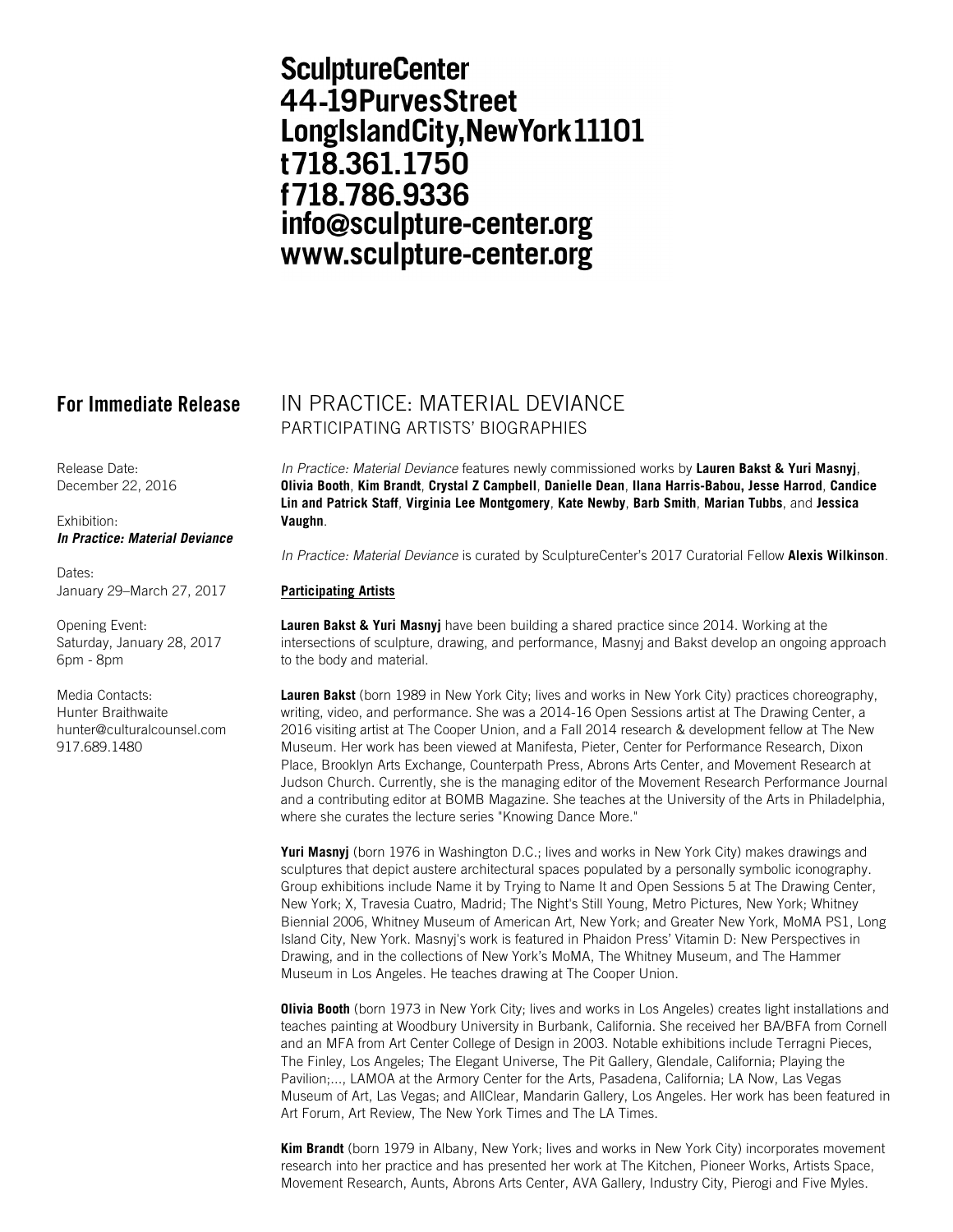Currently, she is an artist in residence at Movement Research and a fellow at Bogliasco Foundation. Her work has been supported by The Brooklyn Arts Council, The Foundation for Contemporary Arts Emergency Grant Program, and The Jerome Foundation Travel & Study Program.

**Crystal Z Campbell** (born 1980 in Prince Georges County, Maryland; lives and works in Tulsa) is an interdisciplinary artist of African-American, Filipino, and Chinese descent who repurposes historical narratives and the politics of witnessing. She is a Tulsa Artist Fellow and participated in The Whitney Museum's Independent Study Program. She has also received recognition from Skowhegan School of Painting & Sculpture and Rijksakademie van beeldende Kunsten. Solo exhibitions include Crystal Z Campbell, Cindy Rucker Gallery, New York City; I Live to Fight (No More) Forever, Rijksakademie van beeldende kunsten, Amsterdam; and Usable Pasts, Wave Hill Sunroom Project Space Commission, Bronx. Campbell is a forthcoming Smithsonian fellow.

**Danielle Dean** (born 1982 in Huntsville, Alabama; lives and works in Los Angeles) draws from her English, American and Nigerian multi-national background, exploring the colonialism of mind and body. She graduated with a BFA from Central Saint Martins and an MFA from California Institute of the Arts, later receiving awards from the Rema Hort Mann Foundation and Creative Capital. She has been an artist in residence with The Whitney's Independent Study Program and The Core Program in Houston Texas. Exhibitions include Focus, The Studio Museum, Harlem, New York; Hexafluorosilicic, Commonwealth and Council, Los Angeles; Shifters, Art in General, New York; It Can Howl, Atlanta Contemporary Art Center, Atlanta; What Shall We Do Next, Diverse Works, Houston; and Made in L.A. 2014, The Hammer Museum, Los Angeles.

**Ilana Harris-Babou** (born 1991 in Brooklyn, New York; lives and works in New York City) creates video, sculpture, and installation. She holds a BA from Yale University and an MFA from Columbia. Solo shows include Studio Sounds, Vox Populi Gallery, Philadelphia; and Ilana Harris-Babou, The Broad Street Gallery, Hartford, Connecticut. Her work has also been featured in Gut Feelings, Zuckerman Museum, Kennesaw, Georgia; In Response: Unorthodox, The Jewish Museum, New York; and Some of My Best Friends are Germs, Le Doc, Paris.

**Jesse Harrod** (born in Toronto, Canada; lives and works in Philadelphia) holds a BFA from the Nova Scotia College of Art and Design and an MFA in Fiber & Material Studies from the School of The Art Institute of Chicago. She has been awarded the Fire Island Artist's Residency and the Open Studio Residency at Haystack Mountain School of Craft, receiving honors from the Icelandic Textile Center, the Vermont Studio Center, Ox-bow, and RAIR Philly. Solo exhibitions include Low Ropes Course, NurtureArt, Brooklyn; Toxic Shock and Hotdog, Vox Populi, Philadelphia; and Soft Hardware, Arlington Arts Center, Arlington, Virginia. Her work has been featured in Queer Threads: Crafting Identity and Community, Leslie – Lohman Museum, New York City; Towards Textiles, Material Fix, John Michael Kohler Art Center, Sheboygan, Wisconsin; Feminism (n.): Plural, Women Made Gallery in Chicago; and String Along, Antenna Gallery, New Orleans. She is currently the Head of Fibers & Material Studies at Tyler School of Art in Philadelphia.

**Candice Lin and Patrick Staff** have been collaborating since 2010, exploring the queer potential of herbal practices and cross-species interactions.

**Candice Lin** (born 1979 in Concord, Massachusetts; lives and works in Los Angeles) has recently exhibited in You are a Parasite, François Ghebaly Gallery, Los Angeles; and Present Future: Candice Lin, Galeria Quadrado Azul, Porto, Portugal. Group exhibitions include Bodily Imaginaries: Albert Herter, Caitlin Keogh, and Candice Lin, Koenig & Clinton, New York; Cumuli II, Trading Places, L40, Berlin; A Machine Desires Instruction as a Garden Desires Discipline, FRAC, Lorraine, France; Canibalia, Kadist, Paris; and New Stories from the Edge of Asia: This/That, San Jose Museum of Art, San Jose.

**Patrick Staff** (born 1987 in the United Kingdom; lives and works between London and Los Angeles) holds a BA in Fine Art and Contemporary Critical Studies from Goldsmiths University of London. He received the Paul Hamlyn Award in 2015. Recent exhibitions include Chewing Gum for the Social Body, Tate Modern, London; Art Turning Left, Tate Liverpool, Liverpool; Europe Europe, Astrup Fearney Museet, Oslo; Re-projecting London, The Showroom, London; and Mental Furniture Industry, Flat Time House, London and Banff Centre, Canada. Staff's first US solo exhibition will take place at the Los Angeles Museum of Contemporary Art in 2017.

**Virginia Lee Montgomery** (born 1986 in Houston, Texas; lives and works between Chester, Vermont and New York City) employs video, performance, sound, and sculpture in her practice. She received her BFA from The University of Texas at Austin in 2008 and an MFA from Yale University in 2016. She has been awarded residencies at Coast Time, The Shandaken Project and The Vermont Studio Center and received Yale University's Susan H. Wedon Award and the Toby Devan Lewis Fellowship 2016 Nominee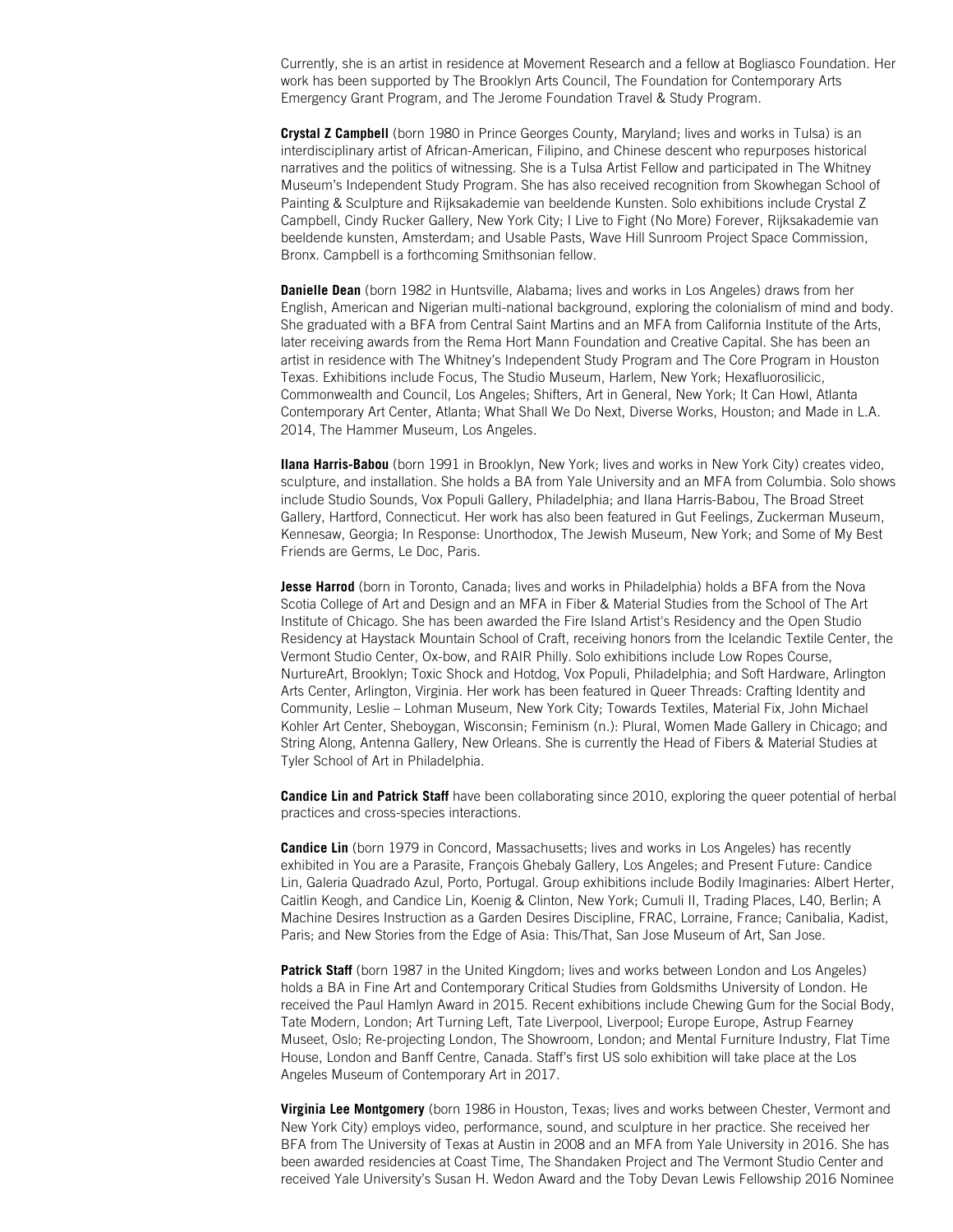in Sculpture. Selected engagements include SOS ONSHORE OFFSHORE, Meyohas, New York; ONSITE OFFSITE PARASITE, Greene Gallery at Yale University, New Haven; All Byte: Feminist Intersections in Video Art, Franklin Street Works, New Haven; things you can't unthink, Walter Phillips Gallery, Alberta, Canada; Ideation Accelerator, Wright Nuclear Laboratory, New Haven; and Live-Sketching Labor at MOMA PS1 for ArtHandlerMagazine, New York.

**Kate Newby** (born 1979 in Auckland, New Zealand; lives and works between Auckland and New York City) graduated with a Doctor of Fine Arts from the University of Auckland's Elam School of Fine Arts in 2015. In 2012, she received the Walters Prize. Recent exhibitions include Tuesday evening. Sunday afternoon. Stony Lake., Cooper Cole, Toronto; The January February March, The Poor Farm, Wisconsin; Two aspirins a vitamin C tablet and some baking soda, Laurel Doody, Los Angeles; I memorized it I loved it so much, Laurel Gitlen, New York; and Always Humming, Gertrude Contemporary, Melbourne. In 2017, Newby will start residencies at Artpace in San Antonio and at The Chianti Foundation in Marfa. Upcoming exhibitions include the Index Foundation, Stockholm, 2017; and The Sunday Painter, London, 2017.

**Barb Smith** (born 1979 in Kokomo Indiana; lives and works in Queens, New York) practices within a large media range that includes video and photography. She received her MFA from Bard College and was awarded a 2011 New York Foundation for the Arts Fellowship in Sculpture. Solo exhibitions include Strike-slip at Páramo, Guadalajara, Mexico; Unexpired Time at the Museum of Contemporary Art, Mesa, Arizona; and Apperception at Purdue University, West Lafayette, Indiana. She has participated in group shows such as Queens International, Queens Museum, New York; Blue Jean Baby, September, Hudson, New York; and It/Ego, Brennan & Griffin, New York. Her writing is featured in The Shawangunk Review, No Dear Magazine, The Saint Lucy, Makhzin, and The Brooklyn Rail.

**Marian Tubbs** (born 1983 in Sydney, Australia; lives and works in Sydney) conflates material binaries between body and object, physical and virtual, and high and low culture, across internet and video assemblage-based media. She holds a Doctor of Philosophy in Art & Design from the University of New South Wales. In 2015, Tubbs was the inaugural recipient of the Museum of Contemporary Art Australia's Online Commission. Recent exhibitions include Pleasure and Reality, National Gallery of Victoria, Melbourne; Contemporary Print Culture, National Gallery of Australia, Canberra; Abstract Sex\*, Bard Hessel Museum, New York; NADA New York, ltd, Los Angeles; riven, Station, Melbourne; Relational Changes, Christine Köenig Galerie, Vienna; Hairy Plotter and the Polygrapher's Tones, Toves, Copenhagen; Primavera 2014: Young Australian Artists, MCA, Sydney; Quake 2, Arcadia Missa, London; and Glean, Minerva, Sydney. Tubbs will be featured in the forthcoming publication, The A to Z of Australian Contemporary Art Now, from Thames and Hudson, London.

**Jessica Vaughn** (born 1983 in Chicago, Illinois; lives and works in Brooklyn, New York) uses sculpture, photography and mixed media to mine the possibilities of minimalism and abstraction, complicating legible forms of political representation, race and labor. A former participant in the Whitney Independent Study Program, she has also held residencies at the Lower Manhattan Cultural Council and at the Skowhegan School of Painting and Sculpture in Skowhegan, Minnesota. Her group exhibitions include Itinerant Belongings, Slought Foundation, Philadelphia; Round 39: Looking Back, Moving Forward, Project Row Houses, Houston; and Fore, Studio Museum in Harlem, New York City.

#### **2017 Curatorial Fellow**

**Alexis Wilkinson** is a curator who works at the intersection of dance, choreography, and visual art. She holds a BA in Art History, Cultural Studies, and Dance from the University of California, Los Angeles and an MA in Curatorial Studies from the Center for Curatorial Studies, Bard College. Her recent projects have examined the boundaries between performer, object, and viewer and were shown at the Hessel Museum and Judd Foundation in New York.

#### **About SculptureCenter**

Founded by artists in 1928, SculptureCenter is a not-for-profit arts institution in Long Island City, NY dedicated to experimental and innovative developments in contemporary sculpture. SculptureCenter commissions new works and presents exhibitions by emerging and established, national and international artists. Our programs identify new talent, explore the conceptual, aesthetic and material concerns of contemporary sculpture, and encourage independent vision.

Over the past decade, SculptureCenter has presented works by more than 700 emerging and established artists, many of whom have shown at SC early in their careers or held their first major solo presentation in New York, including: Anthea Hamilton's first solo museum show in the United States, *Lichen! Libido! Chastity!* (2015), which was nominated for the 2016 Turner Prize, and Leslie Hewitt's